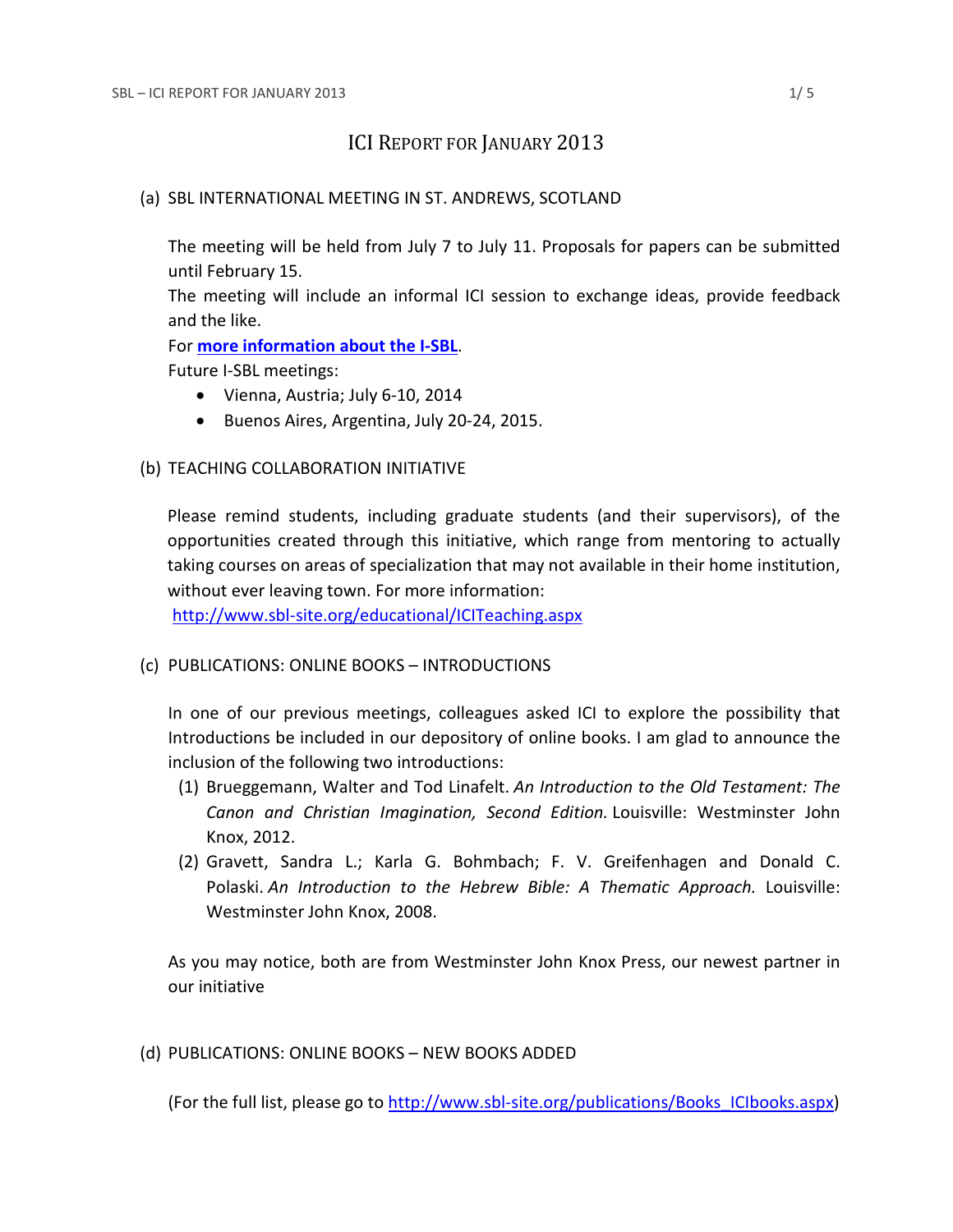(1) Eberhart, Christian A., ed. *Ritual and Metaphor: Sacrifice in the Bible.* Resources for Biblical Study 68. Atlanta: Society of Biblical Literature, 2011.

The sanctuary and rituals that formed the heart of ancient Judaism ceased to exist a long time ago, yet their images and concepts, especially that of "sacrifice," have remained essential to the rhetoric of politics, religion, and secular culture. Pervasive sacrificial metaphors range from religious foundations for human ethics to attempts to glorify victims of military or natural disasters to much-debated ideas of vicarious atonement within Christianity. The essays in this volume investigate central aspects of sacrificial rituals and processes of metaphor development and spirtualization in Judaism and Christianity. The contributors include Christian A. Eberhart, Göran Eidevall, Stephen Finlan, George P. Heyman, Dominika Kurek-Chomycz, Jeffrey S. Siker, Jason Tatlock, Timothy Wardle, and James W. Watts.

(2) Hanneken, Todd R., *The Subversion of the Apocalypses in the Book of Jubilees.* Early Judaism and Its Literature, Number 34. Atlanta: Society of Biblical Literature, 2012.

In spite of some scholars' inclination to include the book of Jubilees as another witness to "Enochic Judaism," the relationship of Jubilees to the apocalyptic writings and events surrounding the Maccabean revolt has never been adequately clarified. This book builds on scholarship on genre to establish a clear pattern among the ways Jubilees resembles and differs from other apocalypses. Jubilees matches the apocalypses of its day in overall structure and literary morphology. Jubilees also uses the literary genre to raise the issues typical of the apocalypses—including revelation, angels and demons, judgment, and eschatology—but rejects what the apocalypses typically say about those issues, subverting reader expectations with a corrected view. In addition to the main argument concerning Jubilees, this volume's survey of what is fundamentally apocalyptic about apocalyptic literature advances the understanding of early Jewish apocalyptic literature and, in turn, of later apocalypses and comparable perspectives, including those of Paul and the Qumran sectarians.

(3) Fischer, Irmtraud and Mercedes Navarro Puerto, with Andrea Taschl-Erber, eds. *Torah.* The Bible and Women: Hebrew Bible/Old Testament 1.1. Atlanta: Society of Biblical Literature, 2011.

This volume is the first in The Bible and Women series, which presents a new interpretation of the Bible and its reception in the West focused on the history of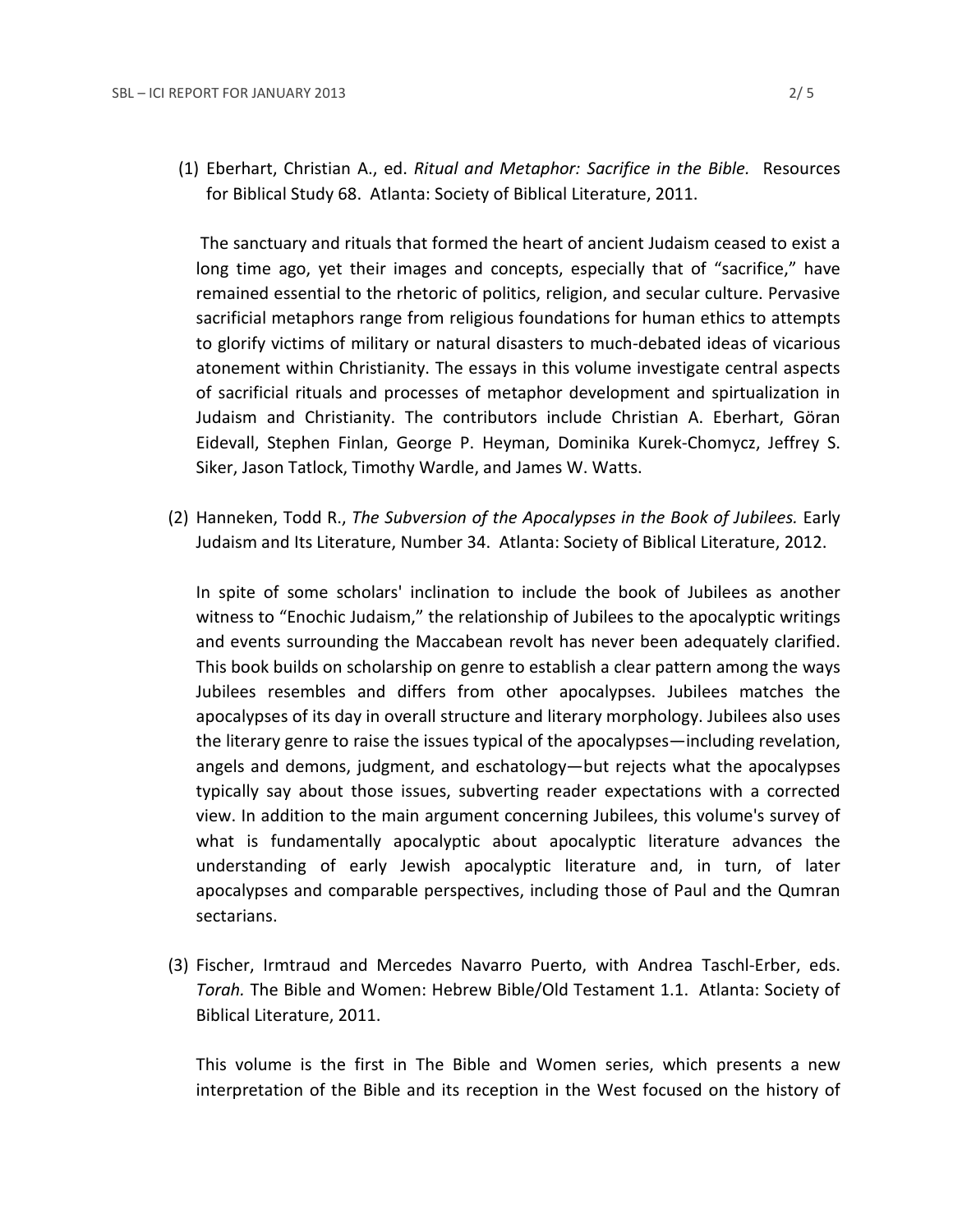women and issues of gender. It introduces the series, explaining the choice of the Hebrew canon in connection with the Christian tradition and opening the way for a changed view of women throughout the series. The contributors explore the theological meaning of the collection of canonical writings and the social-historical background of ancient Near Eastern women's lives, both of which play key roles in the series. Turning to the Pentateuch, essays address a variety of texts and issues still relevant today, such as creation and male-female identity in the image of God, women's roles in the genealogies of the Pentateuch and in salvation history, the rights and responsibilities of women according to the Hebrew Bible's legal and ritual texts, and how archaeology and iconography can illustrate the texts of the Torah. Contributors include Sophie Démare-Lafont, Dorothea Erbele-Küster, Karin Finsterbusch, Irmtraud Fischer, Mercedes García Bachmann, Thomas Hieke, Carol Meyers, Mercedes Navarro Puerto, Jorunn Økland, Ursula Rapp, Donatella Scaiola, Silvia Schroer, Jopie Siebert-Hommes, and Adriana Valerio.

(4) Lipton, Diana*. Universalism and Particularism at Sodom and Gomorrah: Essays in Memory of Ron Pirson.* Ancient Israel and Its Literature, Number 11. Atlanta: Society of Biblical Literature, 2012.

This book reexamines the Sodom and Gomorrah narrative in Genesis 18-19, an ethically charged text that has significantly influenced views about homosexuality, stereotyping the other, the rewards and risks of hospitality, and the justice owed to outsiders. Its twelve essays, reflecting their authors' considerable geographical, religious, methodological, and academic diversity, explore this troubling text through the lens of universalism and particularism. Biblical Sodom is read as the site of multiple borders—fluid, porous, and bi-directional—between similar and different, men and angels, men and women, fathers and daughters, insiders and outsiders, hosts and guests, residents and aliens, chosen and nonchosen, and people and God. Readers of these exegetically and theologically attentive essays published in memory of Ron Pirson will experience a rare sense of an ancient text being read in and for the modern world. The contributors are Calum Carmichael, Diana Lipton, William John Lyons, Nathan MacDonald, Amira Meir, Yitzhak (Itzik) Peleg, T. A. Perry, Ron Pirson, Jonathan D. Safren, Megan Warner, Harlan J. Wechsler, and Ellen J. van Wolde.

# (e) JSTOR INITIATIVE

JSTOR has inititiated a program to offer free, read-online access to individual scholars and researchers. A January 2013 [press release](http://about.jstor.org/news/free-read) announces the expansion of the program to 1,200 journals. For more information, please click [here.](http://ancientworldonline.blogspot.ca/2012/03/jstor-register-read.html)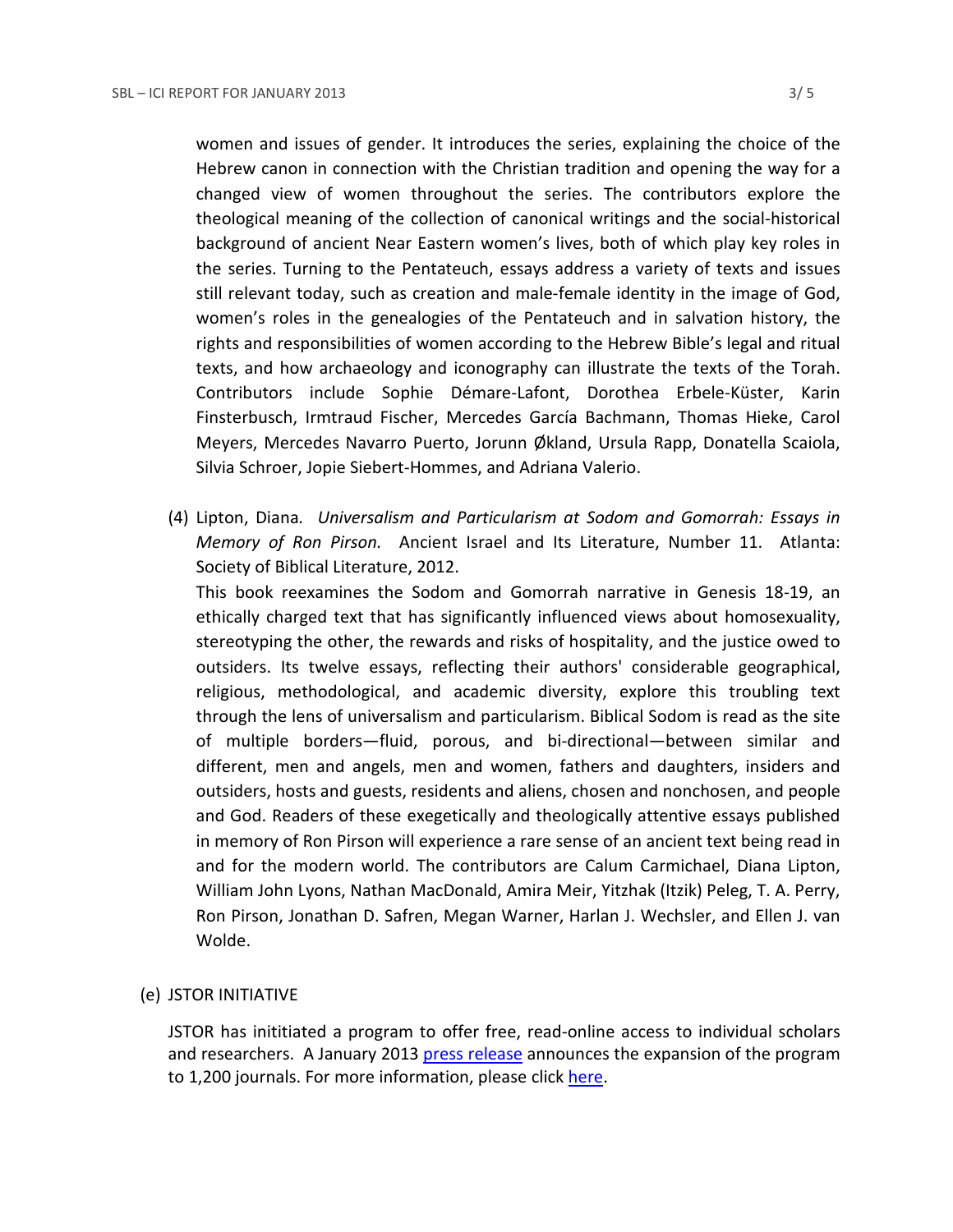#### (f) LIAISON NETWORK

The Liaison Network is active and working. The ICI Liaisons list, along with contact information for each liaison, is posted on the SBL web site at [http://www.sbl](http://www.sbl-site.org/InternationalCoopInitiative.aspx)[site.org/InternationalCoopInitiative.aspx.](http://www.sbl-site.org/InternationalCoopInitiative.aspx) If you wish to be part of this initiative and serve as a country or local representative, please contact Tim Langille [tim.langille@gmail.com.](mailto:tim.langille@gmail.com)

## (g) EVENTS

The SBL maintains a significant list of events taking place anywhere in the globe. For the full list please go to<http://www.sbl-site.org/meetings/events.aspx>

Please provide information on conferences in your region, including calls for papers, to Sharon Johnson at [sharon.johnson@sbl-site.org.](mailto:sharon.johnson@sbl-site.org)

## July 7-11

SBL International Meeting

To be held in St. Andrews, Scotland. (As mentioned above, the meeting will include an informal ICI session to exchange ideas, provide feedback and the like). **[More](http://www.sbl-site.org/meetings/Internationalmeeting.aspx)  [information](http://www.sbl-site.org/meetings/Internationalmeeting.aspx)**

July 30- Aug 2 EABS Annual Meeting Annual Meeting of the European Association of Biblical Studies Hosted by the University of Leipzig, Leipzig, Germany **[More information](http://www.eabs.net/)**

# August 2013

8/4–8/9 International Organization for the Study of the Old Testament (IOSOT) The 21st Congress of the International Organization for the Study of the Old Testament (IOSOT) will take place at the University of Munich, Germany. As usual it will be joint with the Congresses of the International Organization for Septuagint and Cognate Studies (IOSCS, 1.-3. of August), of the International Organization for Qumran Studies (IOQS), the International Organziation for Masoretic Studies (IOMS), the International Organization for Targum Studies (IOTS) and the International Syriac Language Project (ISLP).

**[More Information](http://www.en.iosot2013.evtheol.uni-muenchen.de/index.html)**